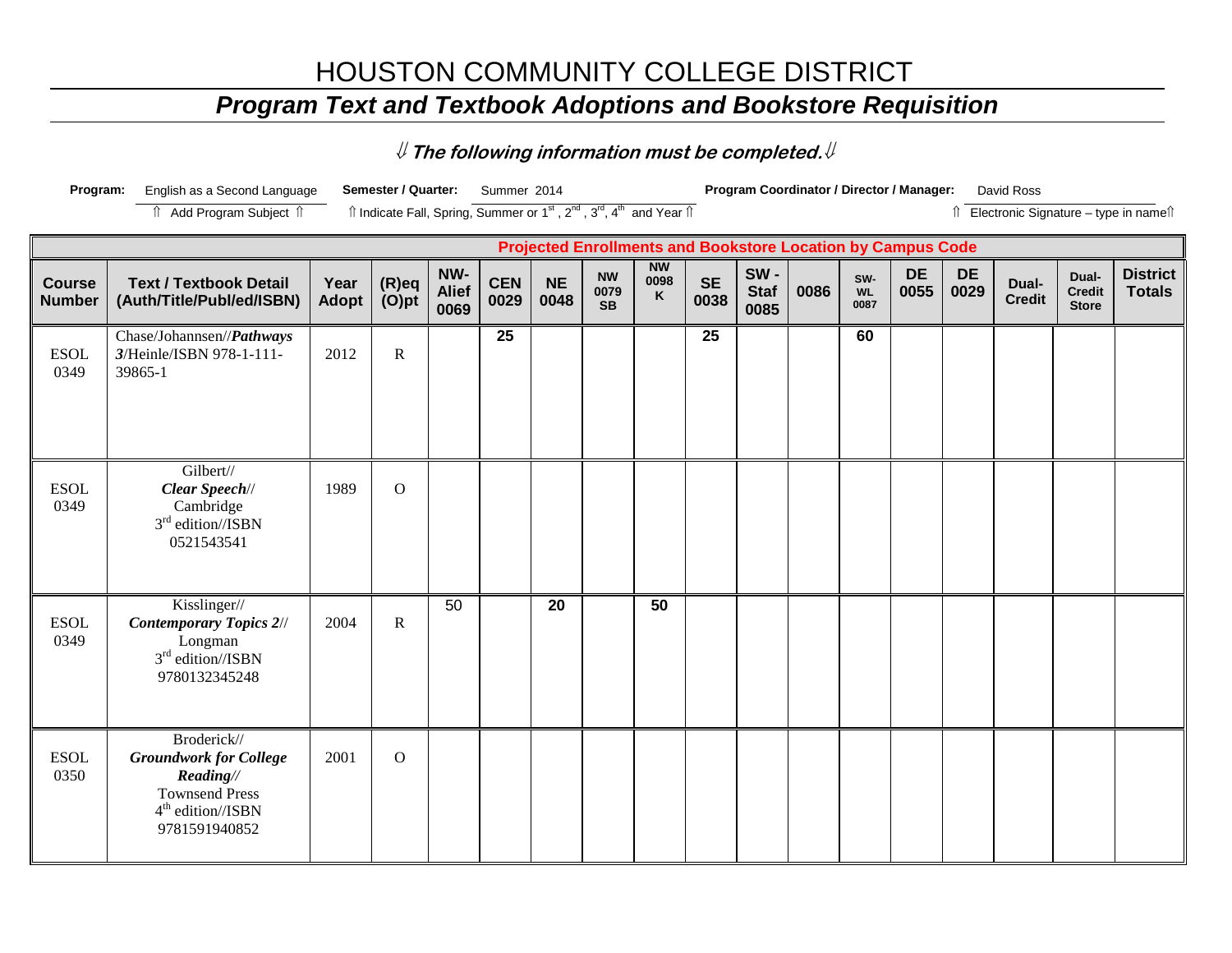|                                |                                                            |               |                      |                             |             |                   |                                |                        |                   |                               | <b>Projected Enrollments and Bookstore Location by Campus Code</b> |                          |            |                   |                        |                                        |                                  |
|--------------------------------|------------------------------------------------------------|---------------|----------------------|-----------------------------|-------------|-------------------|--------------------------------|------------------------|-------------------|-------------------------------|--------------------------------------------------------------------|--------------------------|------------|-------------------|------------------------|----------------------------------------|----------------------------------|
| <b>Course</b><br><b>Number</b> | <b>Text / Textbook Detail</b><br>(Auth/Title/Publ/ed/ISBN) | Year<br>Adopt | $(R)$ eq<br>$(O)$ pt | NW-<br><b>Alief</b><br>0069 | CEN<br>0029 | <b>NE</b><br>0048 | <b>NW</b><br>0079<br><b>SB</b> | <b>NW</b><br>0098<br>K | <b>SE</b><br>0038 | $SW -$<br><b>Staf</b><br>0085 | 0086                                                               | SW-<br><b>WL</b><br>0087 | DE<br>0055 | <b>DE</b><br>0029 | Dual-<br><b>Credit</b> | Dual-<br><b>Credit</b><br><b>Store</b> | <b>District</b><br><b>Totals</b> |

| <b>ESOL</b><br>0350 | Mikulecky&Jeffries//<br>More Reading Power//<br>Longman<br>$3rd$ edition//ISBN<br>9780130611994                     | 2007 | $\mathbf{O}$ |    | $\overline{25}$ |                 |    |                 |  |    |  |  |  |
|---------------------|---------------------------------------------------------------------------------------------------------------------|------|--------------|----|-----------------|-----------------|----|-----------------|--|----|--|--|--|
| <b>ESOL</b><br>0350 | Hartmann&Kirn//<br><b>Interactions 2 - 6th</b><br><b>Edition. ISBN:</b><br>9780077831011<br>McGraw-Hill             | 2008 | ${\bf R}$    | 50 | $\overline{25}$ | $\overline{20}$ | 50 | $\overline{25}$ |  | 60 |  |  |  |
| <b>ESOL</b><br>0350 | Smith & Mare//<br><b>Concepts for Today//</b><br>Heinle & Heinle<br>$2nd$ edition/ISBN 1-4130-<br>0812-7            | 1995 | $\mathbf R$  |    |                 |                 |    |                 |  |    |  |  |  |
| <b>ESOL</b><br>0350 | Steinbeck//<br>The Pearl//<br>Penguin<br>ISBN 9780140177374                                                         | 2009 | $\mathbf{O}$ |    | $\overline{25}$ |                 |    |                 |  |    |  |  |  |
| <b>ESOL</b><br>0351 | Longman//<br><b>Longman Dictionary for</b><br>American English//<br>Longman<br>$4th$ edition//ISBN<br>9780132449793 | 1995 | $\mathbf{O}$ |    |                 |                 |    | 50              |  |    |  |  |  |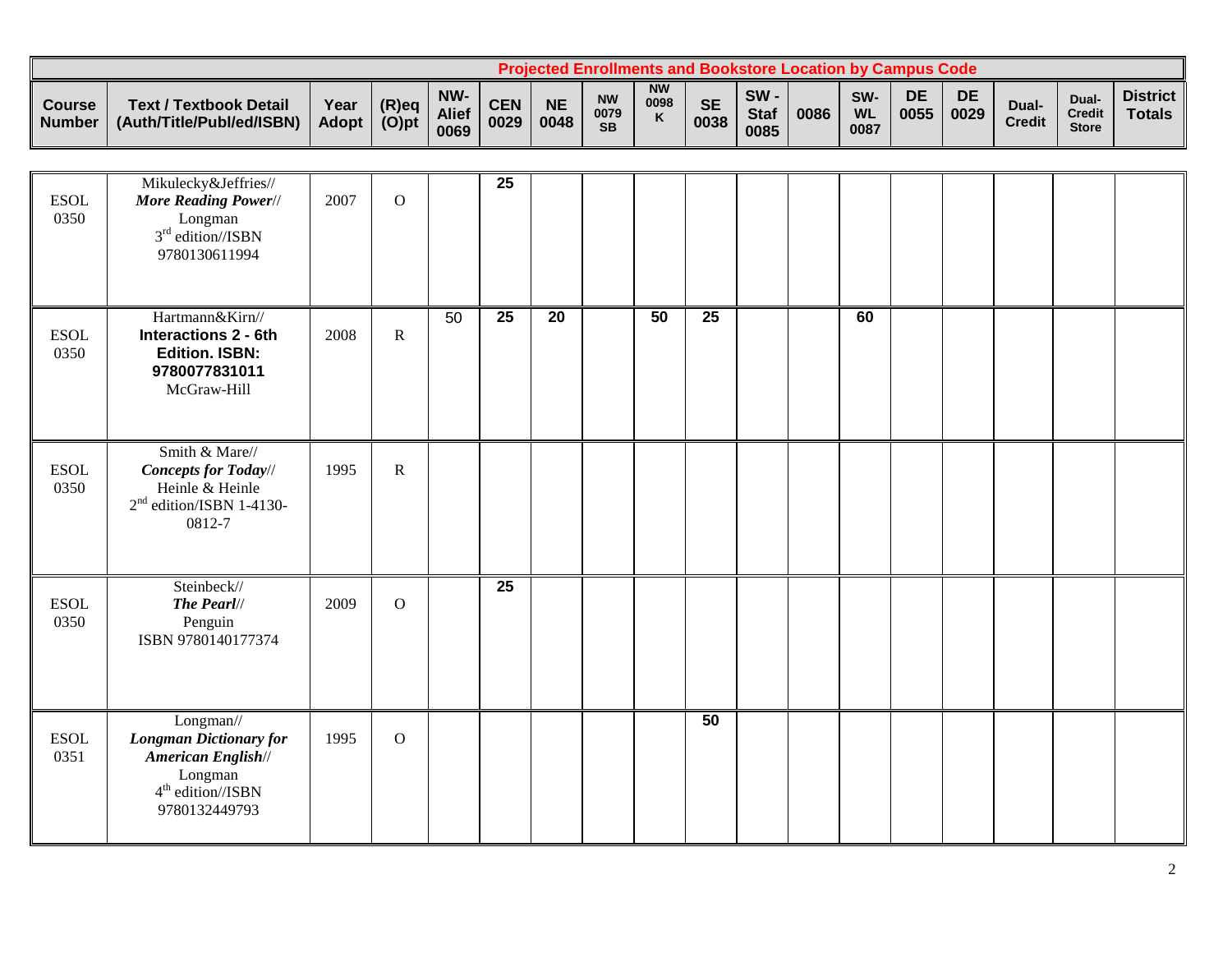|                                |                                                            |               |                      |                             |                    |                   | Proiected Enrollments and Bookstore Location by Campus Code |                        |                   |                            |      |                                      |            |                   |                        |                                       |                           |
|--------------------------------|------------------------------------------------------------|---------------|----------------------|-----------------------------|--------------------|-------------------|-------------------------------------------------------------|------------------------|-------------------|----------------------------|------|--------------------------------------|------------|-------------------|------------------------|---------------------------------------|---------------------------|
| <b>Course</b><br><b>Number</b> | <b>Text / Textbook Detail</b><br>(Auth/Title/Publ/ed/ISBN) | Year<br>Adopt | $(R)$ eq<br>$(O)$ pt | NW-<br><b>Alief</b><br>0069 | <b>CEN</b><br>0029 | <b>NE</b><br>0048 | <b>NW</b><br>0079<br><b>SB</b>                              | <b>NW</b><br>0098<br>K | <b>SE</b><br>0038 | SW-<br><b>Staf</b><br>0085 | 0086 | SW <sub>·</sub><br><b>WL</b><br>0087 | DE<br>0055 | <b>DE</b><br>0029 | Dual-<br><b>Credit</b> | Dual<br><b>Credit</b><br><b>Store</b> | <b>District</b><br>Totals |

| <b>ESOL</b><br>0351           | Hornby//<br><b>Oxford Advanced Learner's</b><br>Dictionary//<br>Oxford<br>$7th$ edition//ISBN<br>0194001067                                                                         | 2006 | $\overline{O}$ |    |                 |    |                 |                 |  |    |  |  |  |
|-------------------------------|-------------------------------------------------------------------------------------------------------------------------------------------------------------------------------------|------|----------------|----|-----------------|----|-----------------|-----------------|--|----|--|--|--|
| <b>ESOL</b><br>0351           | Blanchard & Root//<br><b>Ready to Write 3//</b><br>Longman<br>3rd edition/ISBN 0-13-<br>136334-4                                                                                    | 2004 | $\mathbf R$    | 50 | $\overline{25}$ | 20 | $\overline{50}$ | $\overline{25}$ |  | 60 |  |  |  |
| <b>ESOL</b><br>0352           | Azar//Fundamentals of<br>English Grammar//<br>Longman//4th ed<br>NOTE: Please order ISBN<br>97801323707169-2                                                                        | 2011 | $\mathbf R$    |    |                 |    |                 |                 |  |    |  |  |  |
| $\operatorname{ESOL}$<br>0352 | Azar//Fundamentals of<br>English Grammar//<br>with Audio CDs, without<br>Answer Key and<br>MyEnglishLab: Focus on<br>Grammar 3 (Student Access<br>Code) Pack<br>ISBN: 9780133804966 | 2011 | $\mathbf R$    |    | 25              | 20 |                 | 25              |  | 60 |  |  |  |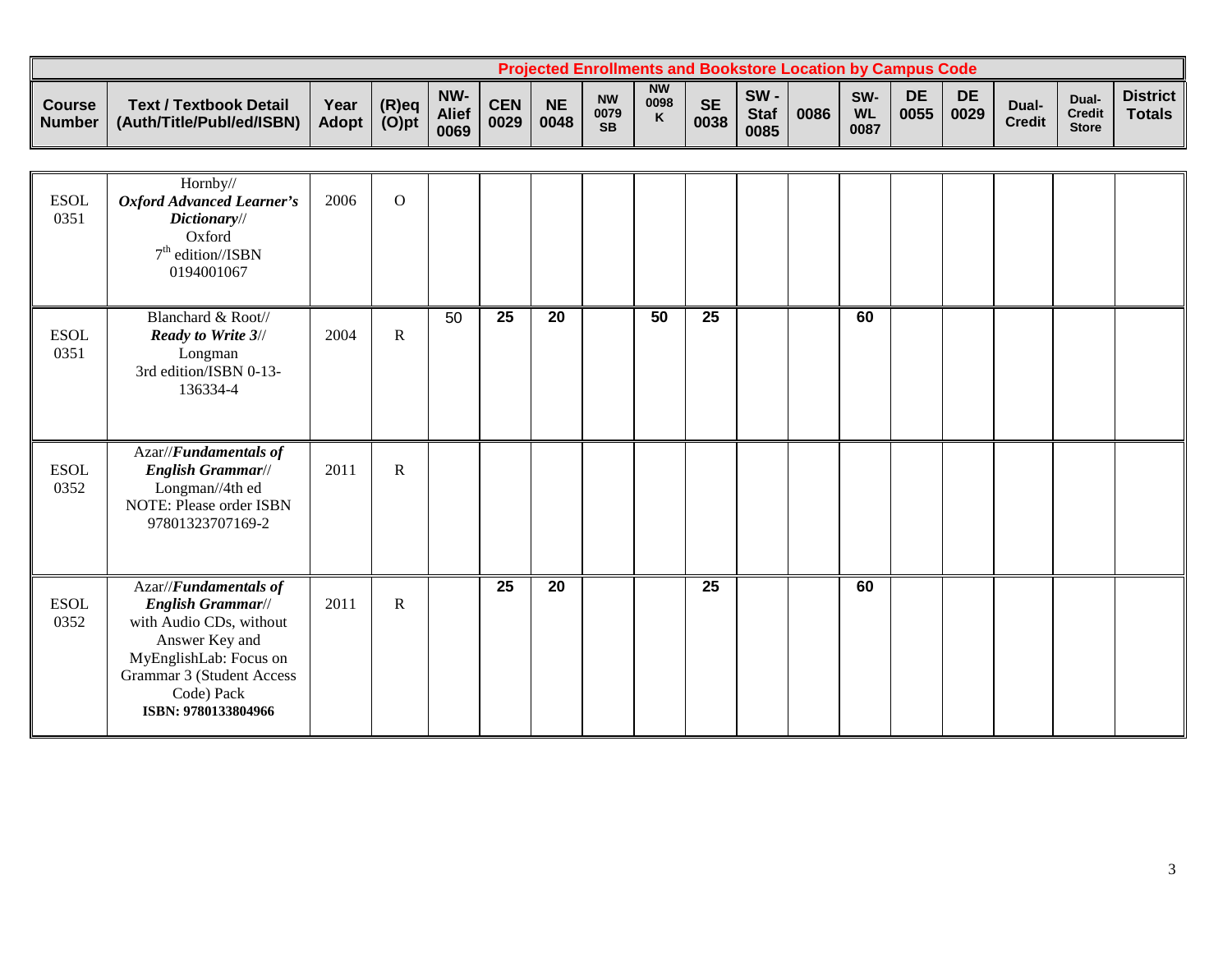|                         |                                                            |                      |                   |                             |                    |                   | Proiected Enrollments and Bookstore Location by Campus Code。 |                        |                   |                            |      |                          |            |                   |                        |                                        |                                  |
|-------------------------|------------------------------------------------------------|----------------------|-------------------|-----------------------------|--------------------|-------------------|--------------------------------------------------------------|------------------------|-------------------|----------------------------|------|--------------------------|------------|-------------------|------------------------|----------------------------------------|----------------------------------|
| <b>Course</b><br>Number | <b>Text / Textbook Detail</b><br>(Auth/Title/Publ/ed/ISBN) | Year<br><b>Adopt</b> | (R)eq<br>$(O)$ pt | NW-<br><b>Alief</b><br>0069 | <b>CEN</b><br>0029 | <b>NE</b><br>0048 | <b>NW</b><br>0079<br><b>SB</b>                               | <b>NW</b><br>0098<br>K | <b>SE</b><br>0038 | SW-<br><b>Staf</b><br>0085 | 0086 | SW-<br><b>WL</b><br>0087 | DE<br>0055 | <b>DE</b><br>0029 | Dual-<br><b>Credit</b> | Dual-<br><b>Credit</b><br><b>Store</b> | <b>District</b><br><b>Totals</b> |

| <b>ESOL</b><br>0352 | Azar&Hagen//Fundamentals<br>of English Grammar<br>Workbook//<br>Longman<br>$3rd$ edition//ISBN<br>0130136336                | 1988 | $\overline{O}$ |    |                 |                 |                 |                 |                 |  |    |  |  |  |
|---------------------|-----------------------------------------------------------------------------------------------------------------------------|------|----------------|----|-----------------|-----------------|-----------------|-----------------|-----------------|--|----|--|--|--|
| <b>ESOL</b><br>0352 | Bland//Grammar Sense 3<br>$(with CD)$ //<br>Oxford<br>ISBN 9780194489164<br>$2nd$ edition                                   | 2006 | ${\bf R}$      | 50 |                 |                 |                 | 50              |                 |  |    |  |  |  |
| <b>ESOL</b><br>0352 | Blackwell&Davy//Grammar<br>Sense 3 Workbook//Oxford<br>ISBN 0194365778                                                      | 2006 | ${\bf R}$      |    |                 |                 |                 |                 |                 |  |    |  |  |  |
| <b>ESOL</b><br>0353 | Silberstein, Dobson, &<br>Clarke//Reader's Choice//U<br>of Michigan Press 5 <sup>th</sup><br>edition//ISBN<br>9780472032051 | 2008 | ${\bf R}$      |    | $\overline{25}$ |                 |                 |                 |                 |  |    |  |  |  |
| <b>ESOL</b><br>0353 | Langan//<br><b>Ten Steps to Improving</b><br><b>College Reading Skills//</b><br>Townsend<br>ISBN13: 978-1591940999          | 2013 | ${\bf R}$      |    |                 | $\overline{20}$ | $\overline{25}$ | $\overline{25}$ | $\overline{25}$ |  | 60 |  |  |  |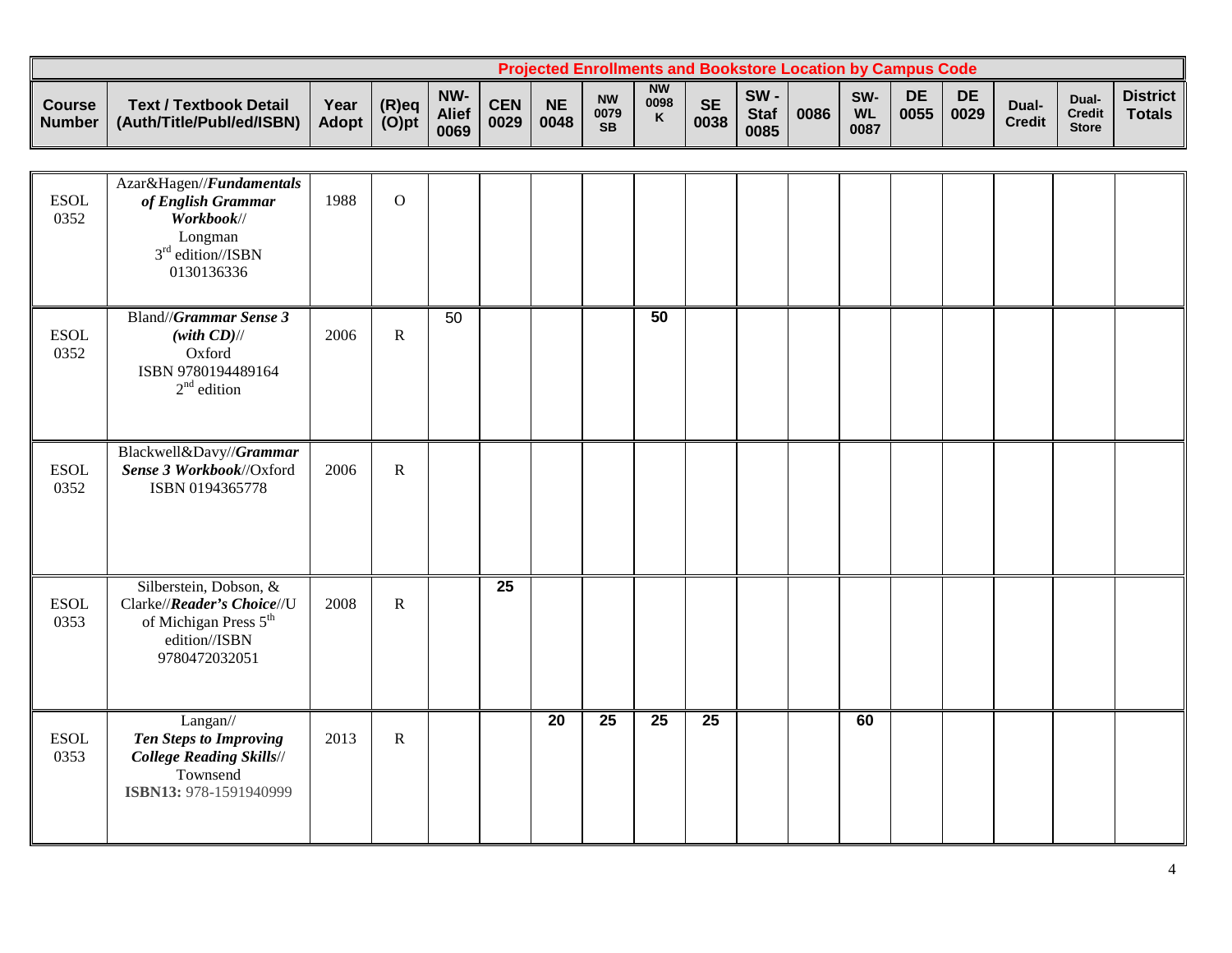|                                      |                                                            |                      |                      |                             |                    |                   | <b>Projected Enrollments and Bookstore Location by Campus Code</b> |                        |                   |                            |      |                          |            |            |                        |                                        |                                  |
|--------------------------------------|------------------------------------------------------------|----------------------|----------------------|-----------------------------|--------------------|-------------------|--------------------------------------------------------------------|------------------------|-------------------|----------------------------|------|--------------------------|------------|------------|------------------------|----------------------------------------|----------------------------------|
| <b>Course</b><br>Number <sup>1</sup> | <b>Text / Textbook Detail</b><br>(Auth/Title/Publ/ed/ISBN) | Year<br><b>Adopt</b> | $(R)$ eq<br>$(O)$ pt | NW-<br><b>Alief</b><br>0069 | <b>CEN</b><br>0029 | <b>NE</b><br>0048 | <b>NW</b><br>0079<br><b>SB</b>                                     | <b>NW</b><br>0098<br>K | <b>SE</b><br>0038 | SW-<br><b>Staf</b><br>0085 | 0086 | SW-<br><b>WL</b><br>0087 | DE<br>0055 | DE<br>0029 | Dual-<br><b>Credit</b> | Dual-<br><b>Credit</b><br><b>Store</b> | <b>District</b><br><b>Totals</b> |

| <b>ESOL</b><br>0353 | Mikulecky&Jeffries//<br><b>Advanced Reading Power//</b><br>Longman<br>ISBN 9780131990272              | 2007 | $\mathbf{O}$   |                 |                 |                 |                 |                 |                 |    |  |  |  |
|---------------------|-------------------------------------------------------------------------------------------------------|------|----------------|-----------------|-----------------|-----------------|-----------------|-----------------|-----------------|----|--|--|--|
| <b>ESOL</b><br>0353 | Bradbury//<br>Farenheit 451//<br><b>Ballatine Books</b><br>ISBN 0345342968                            | 2009 | $\mathbf{O}$   | $\overline{25}$ |                 |                 |                 |                 |                 |    |  |  |  |
| <b>ESOL</b><br>0354 | Oshima & Hogue//<br><b>Writing Academic English//</b><br>Longman<br>$4th$ edition//ISBN<br>0131523597 | 2006 | $\mathbf R$    |                 | $\overline{20}$ |                 |                 |                 |                 |    |  |  |  |
| <b>ESOL</b><br>0354 | Herzfield-Pipkin //<br><b>Destinations 2//Heinle/ISBN</b><br>13: 97814130193607                       | 2012 | $\overline{R}$ |                 |                 |                 |                 | $\overline{25}$ |                 |    |  |  |  |
| <b>ESOL</b><br>0354 | Fitzpatrick<br><b>Engaging Writing 2/</b><br>Pearson / ISBN:<br>9780132483544                         | 2013 |                | $\overline{25}$ |                 | $\overline{25}$ | $\overline{25}$ |                 | $\overline{20}$ | 40 |  |  |  |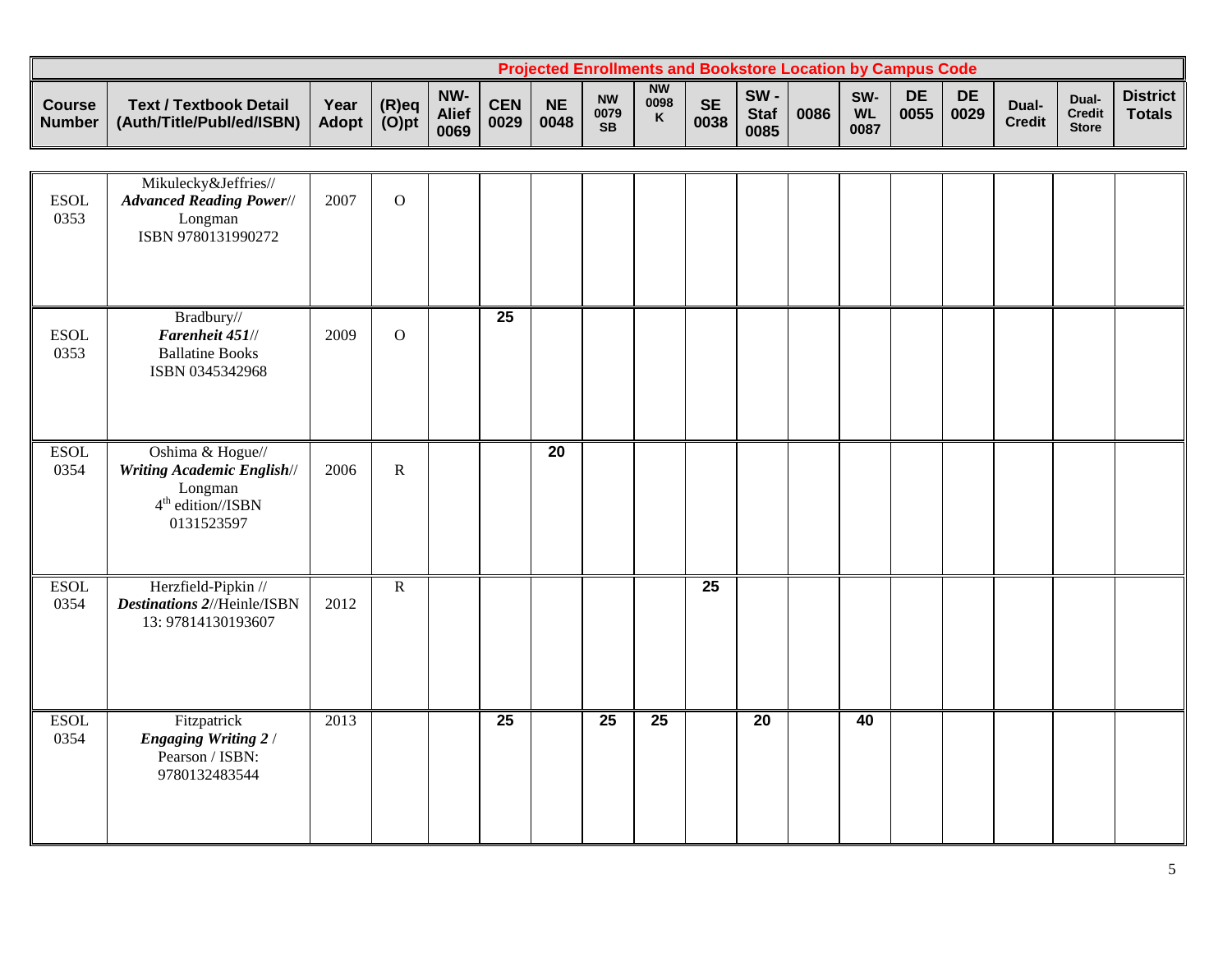|                                |                                                            |               |                      |                             |                    |                   |                                | <b>Projected Enrollments and Bookstore Location by Campus Code</b> |                   |                               |      |                          |            |            |                        |                                |                                  |
|--------------------------------|------------------------------------------------------------|---------------|----------------------|-----------------------------|--------------------|-------------------|--------------------------------|--------------------------------------------------------------------|-------------------|-------------------------------|------|--------------------------|------------|------------|------------------------|--------------------------------|----------------------------------|
| <b>Course</b><br><b>Number</b> | <b>Text / Textbook Detail</b><br>(Auth/Title/Publ/ed/ISBN) | Year<br>Adopt | $(R)$ eq<br>$(O)$ pt | NW-<br><b>Alief</b><br>0069 | <b>CEN</b><br>0029 | <b>NE</b><br>0048 | <b>NW</b><br>0079<br><b>SB</b> | <b>NW</b><br>0098<br>$\mathbf{v}$                                  | <b>SE</b><br>0038 | $SW -$<br><b>Staf</b><br>0085 | 0086 | SW-<br><b>WL</b><br>0087 | DE<br>0055 | DE<br>0029 | Dual-<br><b>Credit</b> | Dual<br>Credit<br><b>Store</b> | <b>District</b><br><b>Totals</b> |

| <b>ESOL</b><br>0354 | <b>Collins Cobuild Advanced</b><br>Dictionary of American<br><i>English</i> // Heinle //<br>ISBN: 0-5-21541725                                                                                                                              | 2010 | $\mathbf{O}$ |    |    |                 |                 |                 |  |    |  |  |  |
|---------------------|---------------------------------------------------------------------------------------------------------------------------------------------------------------------------------------------------------------------------------------------|------|--------------|----|----|-----------------|-----------------|-----------------|--|----|--|--|--|
| <b>ESOL</b><br>0355 | $Azar$ //<br><b>Understanding &amp; Using</b><br>English Grammar//<br>Longman<br>$4th$ edition//ISBN<br>9780132333337                                                                                                                       | 1988 | $\mathbf R$  |    |    | $\overline{25}$ | $\overline{25}$ |                 |  |    |  |  |  |
| <b>ESOL</b><br>0355 | Azar//<br><b>Understanding &amp; Using</b><br>English Grammar//<br>with Audio CDs, without<br>Answer Key and<br>MyEnglishLab: Focus on<br><b>Grammar 5 (Student Access</b><br>Code) Pack<br>Longman<br>$4th$ edition//ISBN<br>9780133804959 | 1988 | $\mathbf R$  | 25 | 20 |                 |                 | $\overline{25}$ |  | 60 |  |  |  |
| <b>ESOL</b><br>0355 | $Azar$ //<br><b>Understanding and Using</b><br><b>English Grammar</b><br>Workbook//<br>Longman<br>$4th$ edition//ISBN<br>9780132415439                                                                                                      | 1988 | $\mathbf{O}$ |    |    |                 |                 |                 |  |    |  |  |  |